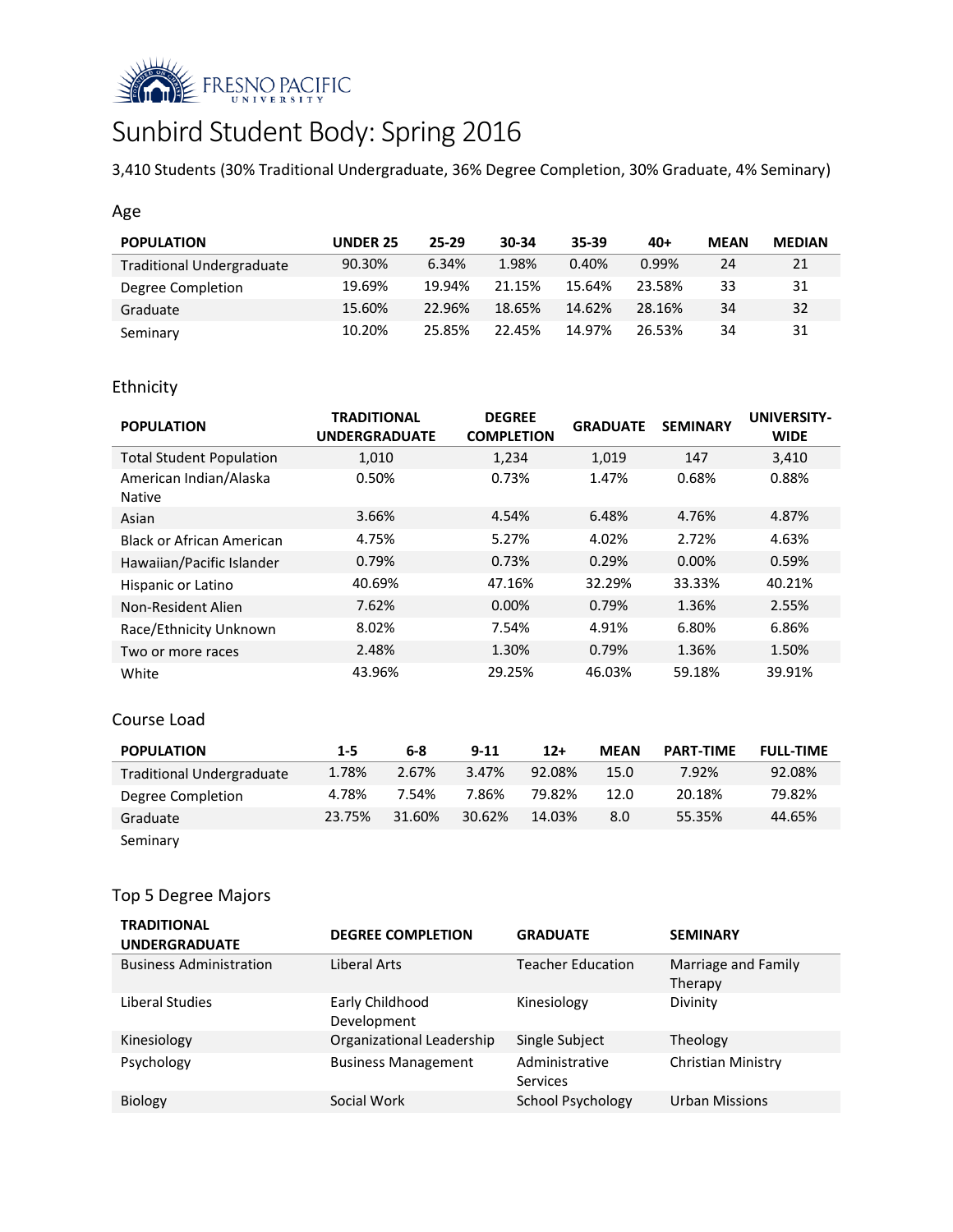

# Students Receiving Financial Aid

| <b>POPULATION</b>                | <b>PERCENTAGE</b> |
|----------------------------------|-------------------|
| <b>Traditional Undergraduate</b> | 96.24%            |
| Degree Completion                | 83.39%            |
| Graduate                         | 64.18%            |
| Seminary                         | 84.35%            |

#### *Pell Grant Recipients*

| <b>POPULATION</b>                | <b>PERCENTAGE</b> |
|----------------------------------|-------------------|
| <b>Traditional Undergraduate</b> | 49.31%            |
| Degree Completion                | 61.02%            |
| Credential                       | 35.29%            |
| Seminary                         | 0.68%             |

#### *Cal Grant Recipients*

| <b>POPULATION</b>                | <b>PERCENTAGE</b> |
|----------------------------------|-------------------|
| <b>Traditional Undergraduate</b> | 43.47%            |
| Degree Completion                | 13.70%            |
| Credential                       | 4.00%             |
| Seminary                         | 0.00%             |

#### Gender

| <b>POPULATION</b>               | <b>PERCENTAGE</b> |
|---------------------------------|-------------------|
| Traditional Undergraduate Women | 61.98%            |
| Degree Completion Women         | 76.34%            |
| Graduate Women                  | 73.11%            |
| Seminary Women                  | 53.74%            |
| Total Women                     | 70.15%            |

#### Location\*

| <b>POPULATION</b>   | <b>NUMBER</b> |
|---------------------|---------------|
| <b>Main Campus</b>  | 7229          |
| Online              | 2606          |
| Visalia             | 2131          |
| North Fresno Center | 1934          |
| Bakersfield         | 492           |
| Merced              | 595           |
| Lemoore             | 52            |

*\* Total students by program location, unduplicated count of students*